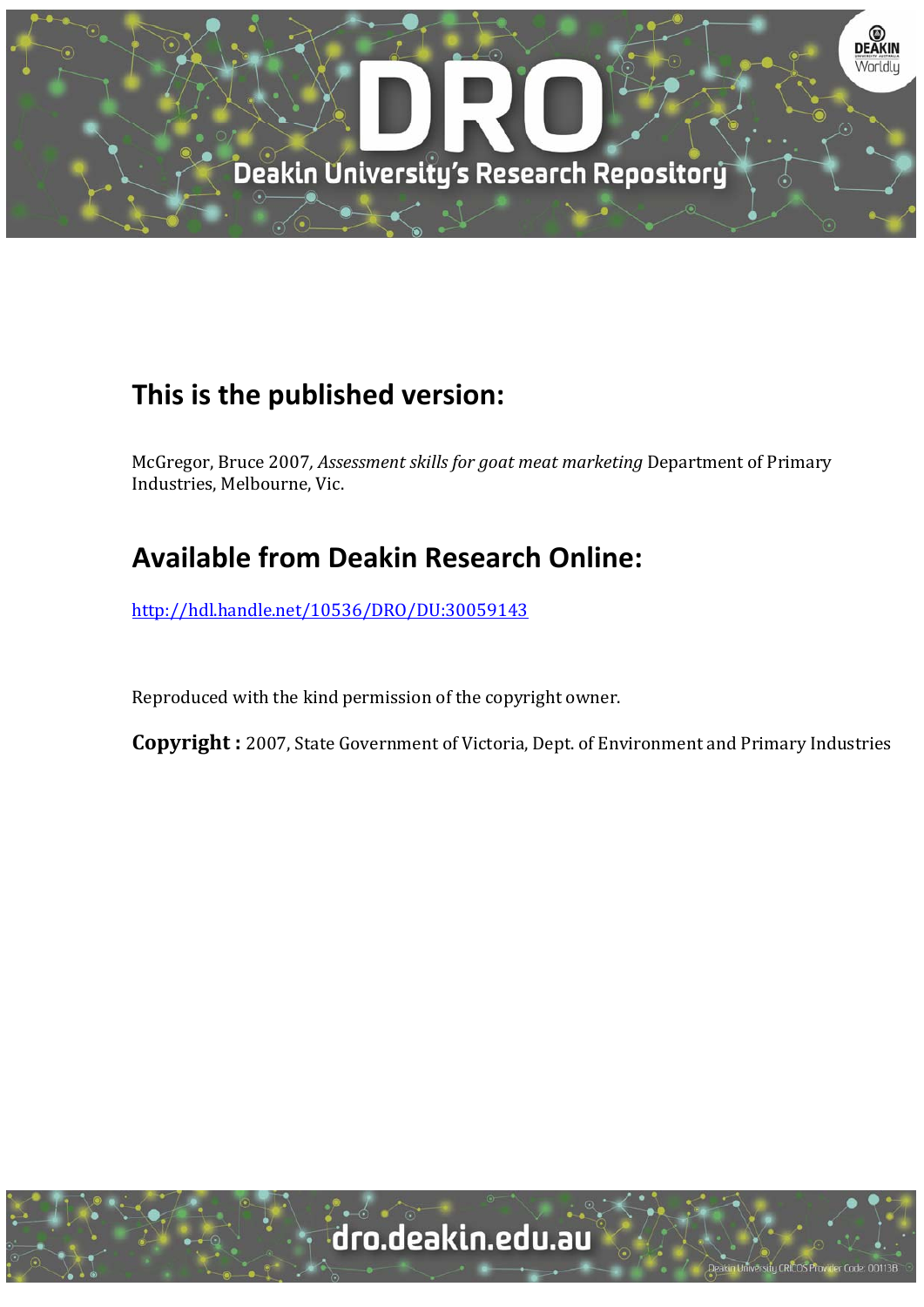

# Assessment skills for goat meat marketing

**Updated: January 2007 AG0997 ISSN 1329-8062**

*Bruce McGregor, Attwood*

*This Agriculture Note describes the purpose and methods of live animal assessment of goats destined for the meat market. This note also discusses the language used in trading goats for meat.*

### Purpose of assessment

There are several important reasons to assess live goats before they are sold for meat. Reasons include:

- 1. To select goats which closely match the specifications of the buyer;
- 2. To estimate carcass attributes;
- 3. To decide if goats need additional feeding before sale;
- 4. To avoid being penalised for failing to meet buyer specifications; and
- 5. To determine the attributes of goats before looking for a buyer. When selling goats for meat, producers must learn the language of the meat buyers.

## Language of meat buyers

The official language for trading goats in Australia is the Aus-Meat language. The Aus-Meat Goatmeat language is used by purchasers of live goats, carcasses and other goat meat products.

Aus-Meat defines the standard carcass and how goat meat

should be described for trading. Aus-Meat Language booklets should be obtained prior to selling goats for meat.

Telephone; 1800 621 903 Email; ausmeat@ausmeat.com.au Internet; **Phttp://www.ausmeat.com.au Aus-Meat books may also be available from the Victorian** 

Farmers Federation Goat Section or the Goat Industry Council of Australia.

## Methods of live animal assessment

There are four main methods of assessing goats for market. These are:

- 1. 1. live weight measurement;
- 2. fat scoring of long ribs;
- 3. body condition scoring of short ribs;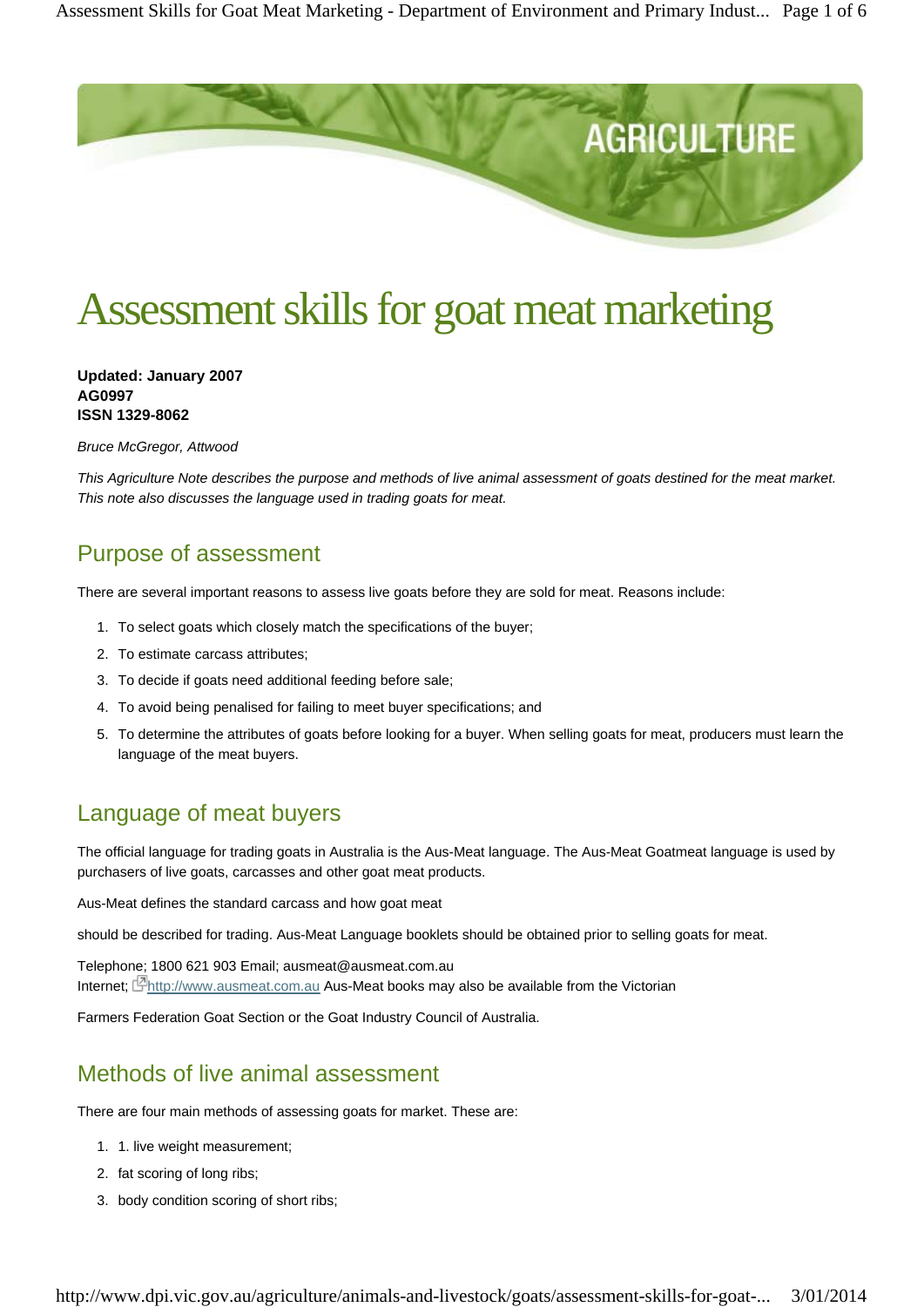4. estimating age by mouthing.

Other important descriptors of goats include sex and breed.

### 1. Live weight measurement

Live weight is the most important aspect of a goat that determines meat yield. As goats grow, their carcass increases in weight. Fat reserves also increase as goats grow and will be lost if goats loose weight.

Producers thinking of selling goats for meat must accurately assess the live weight of a goat before contacting any meat buyer.

Live weight is best determined by weighing goats on scales designed for sheep and goats. Crates with specially fitted gates and sides are sold for this purpose. Modern electronic scales are reliable.

It is possible to estimate the live weight of smaller goats by holding the goats and using bathroom scales or using girth tapes calibrated for goats.

#### *Fasting goats and weight loss*

For a grazing goat with a live weight of 32 kg, the gut contents (stomachs and the intestines) comprise nearly 25% or one quarter of the live weight. If goats are removed from feed and water for 24 hours they commonly lose 1 to 2 kg of live weight. This is normal.

However if goats are kept off feed and water for longer periods, particularly during hot weather, they can loose more weight and the quality of the carcass could be affected.

#### *Failure to meat live weight specifications*

Some goat meat producers have delivered goats for slaughter that are outside live weight specification. Such behaviour can have dramatic consequences.

The delivery of out of specification goats causes a lot of trouble for the meat marketing business and their staff. Often they lose their market or will be refused permission to deliver a consignment that is too small or of very low quality. In past years this has been a large problem for the goat industry.

Usually goats that are under weight will have no commercial value. In other words, the farmer will not get paid and may receive a bill for costs.

Sometimes over weight goats will have a commercial value but usually at a lower price per kg.

"It is absolutely essential for goats to meet market specifications for live weight."

#### 2. Fat scoring the long ribs

Fat scoring is used in live stock market reports as a method of estimating Fat Classes. Fat scores and fat classes range from 1 to 5 and are explained in Table 1.

*Table 1. The relationship between goat fat classes and tissue depth at the GR site*

|               | <b>Fat Class Description</b>       | Tissue depth at GR site |
|---------------|------------------------------------|-------------------------|
|               | Very lean                          | up to 3 mm              |
| $\mathcal{P}$ | Lean                               | $4$ to 6 mm             |
| 3             | Moderately lean   7 to 9 mm        |                         |
| 4             | Moderately fat $\vert$ 10 to 12 mm |                         |
| 5             | Fat                                | over 12 mm              |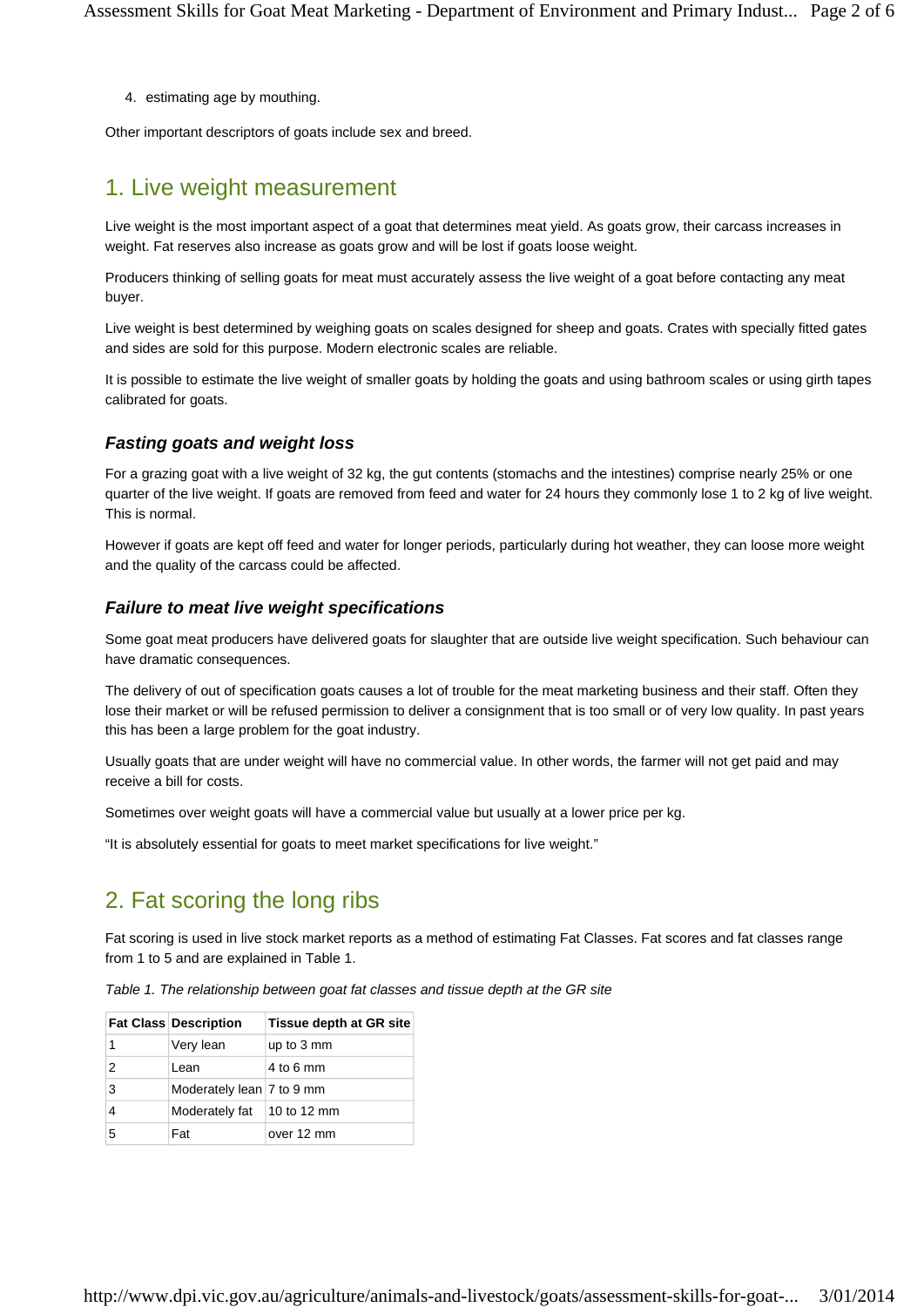The Aus-Meat language uses Fat Classes. Fat Classes are decided in the meat works by measuring the tissue depth of the carcass at the GR site. The GR site is on the second last long rib  $(12<sup>th</sup>rib)$  as a site 110 mm from the midline (ridge of the spine). See Figure 1.

*Table 2. What fat scores feel like on a live goat*

| <b>Fat Score</b> |                                                                                                                                                                                                             |                                                                 |                                                                                 |          |                                                                             |
|------------------|-------------------------------------------------------------------------------------------------------------------------------------------------------------------------------------------------------------|-----------------------------------------------------------------|---------------------------------------------------------------------------------|----------|-----------------------------------------------------------------------------|
| at the GR site   | Ribs very easily felt.<br>What you feel $\begin{vmatrix} 1 & 0 & 0 \\ 0 & 1 & 0 \\ 0 & 0 & 1 \end{vmatrix}$ what you feel $\begin{vmatrix} 1 & 0 & 0 \\ 0 & 1 & 0 \\ 0 & 0 & 1 \end{vmatrix}$<br>over ribs. | Ribs very easily felt.<br>Slight amount of tissue<br>over ribs. | Ribs easily felt. Ribs can be felt.<br>Some tissue over Lots of tissue<br>ribs. | present. | Ribs only felt with pressure.<br>Tissue very prominent and<br>may be fluid. |

The tissue depth at the GR site includes muscle and fat. The GR site is regarded as a good reference point as it:

- provides a reliable indication of the meat and fat content of the carcass
- is easy to measure. The GR measurement is recorded in mm. The idea with fat scoring is to use your hands to estimate

the fat class into which the carcass will be assigned after the goat is slaughtered.

#### *How to fat score*

- The animal must be standing on all feet and "relaxed", not tensed a. up or pushed into a corner. It is not possible to properly score if an animal is crouching or jumping over other animals.
- b. Use the "balls" of your fingers and thumb rather than the tips.
- c. Feel the body over the 12<sup>th</sup> long rib where the GR measurement would be taken. Feel for the prominence of the rib and the amount of tissue over the ribs.
- d. The easier it is to feel the rib the lower is the fat score. e) For animals with a dense fleece, you will need to part the fleece to feel the skin more easily. See Figure 1 and Table 2 to learn how to give a fat score. You will need to practice as often as possible. Check your fat scores with the actual GR measurement made on the carcasses from your goats.

# 3. Body condition scoring of short ribs

Some buyers of goats use body condition scoring instead of fat scoring. Body condition scoring is also a "hands on" method of estimating. Body condition scores give a direct assessment of the amount of tissue present over one of the prime carcass sites.

Scientific studies have shown that body condition scoring to be reliable in predicting carcass weight when used with the live weight of goats.

Generally, goats have less fat under their skin than sheep. It is therefore easier to gain a more reliable estimate of the body condition and carcass yield of goats using body condition scores than it is with sheep.

#### *How to body condition score*

- a. The animal must be standing on all feet and "relaxed", not tensed up or pushed into a corner. It is not possible to score if an animal is crouching or jumping over other animals.
- b. Use the "balls" of your fingers and thumb rather than the tips.
- c. Feel the body along the backbone just behind the last long rib in the loin area. Feel for the prominence of the spine, its sharpness and the amount of flesh on each side of the spine (see Figures 1 and 2).
- d. Now span the loin with your hand with fingers and thumb extended. Feel the ends of the spinal processes and press the fingers gently under the ends to assess the amount of flesh present (see Figures 1 and 2).



*Figure 1. The position of the GR site on the 12th long rib and the short ribs*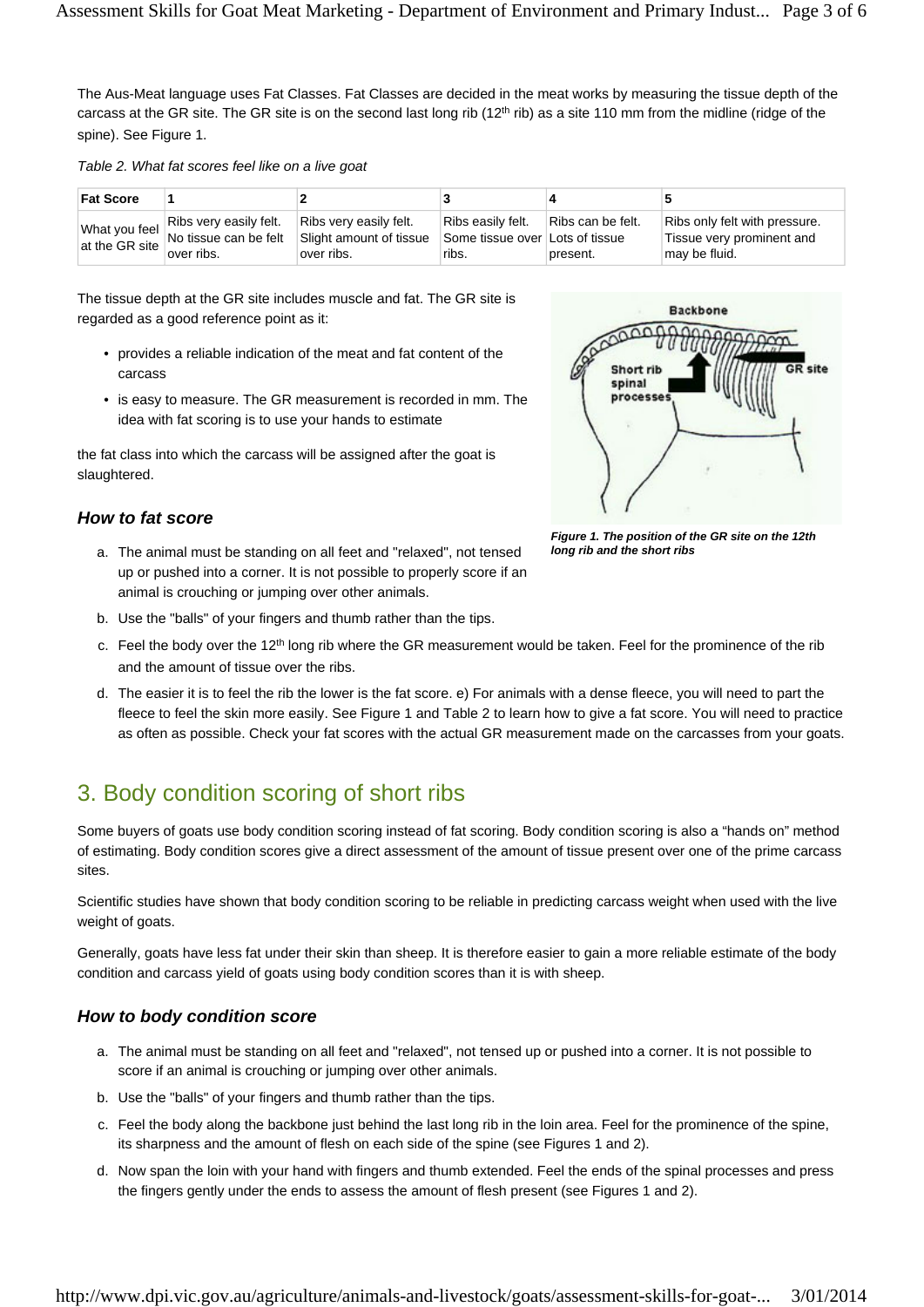- e. Finally feel the eye muscle by feeling the thickness and coverage of flesh between the backbone and the spinal processes. The more flesh present the higher the score.
- f. For animals with a dense fleece, you will need to part the fleece to feel the skin more easily. See Figures 1 and 2 and Table 3 to learn how to give a body condition score.

You will need to practise as often as possible.

#### *Reliability of scores*

The reliability of your body condition scoring improves with practice. Practice scoring whenever you can handle stock. Practice body condition scoring at shows and meat markets. Try and relate the scores to the prices received.

Skilled assessors can assign body condition scores that are intermediate between the main scores.

For example, scores can be assigned such as:

backward store (2-) which equates to a score of 1.7; forward store (2+) which equates to a score of 2.3; and so on for scores 2.7, 3.3, 3.7.

Over a period of years a goat may experience an increase and a decrease in its body condition score. Within a mob of goats, it is usual to observe a range in body condition scores.

#### *Body condition scores and live weight*

There is an association between live weight and body condition scores in goats. As goats increase in live weight, their body condition scores tend to increase and as goats lose live weight their body condition scores tend to decrease.

For cashmere rangeland types and Angora goats a body condition score equates to a live weight change of about 6 to 8 kg.

|                                   | What you feel at each site                              |                                                    |                                                                |                                                                                                                            |
|-----------------------------------|---------------------------------------------------------|----------------------------------------------------|----------------------------------------------------------------|----------------------------------------------------------------------------------------------------------------------------|
| <b>Body</b><br>condition<br>score | <b>Backbone</b>                                         | <b>Spinal processes</b>                            | Eye muscle                                                     | What the score means for meat<br>production                                                                                |
|                                   | Prominent and sharp.                                    | Sharp ends. Fingers<br>easily pass under<br>ends.  | Very thin and feels<br>hollow.                                 | Very lean. Poor meat yield. Should be fed<br>more. Further weight loss may result in<br>death.                             |
| $\mathcal{P}$                     | Prominent but smooth.                                   | Smooth and rounded.<br>Fingers pass under<br>ends. | Some tissue present.<br>Feels flat.                            | <b>Lean.</b> Moderate meat yield for adults. Too<br>low for prime kids.                                                    |
| 3                                 | Smooth and round<br>over the top but still<br>elevated. | Smooth, Need<br>pressure to feel ends.             | Full coverage to end of<br>spinal processes. Feels<br>rounded. | <b>Medium.</b> Ideal for prime kids. May be too<br>fat for adult goats where a slightly lower<br>score is often preferred. |
| 4                                 | Only detected with<br>pressure.                         | Cannot be felt.                                    | Well rounded.                                                  | Fat. Too much feed has been used. Fat<br>has to be cut off meat when processed.                                            |

*Table 3. What body condition scores feel like on a live goat*

*Figure 2. The relationship between body condition scores, appearance of goats and the tissue reserves in the loin area of the short ribs. To be read in conjunction with Table 3 and Figure 1. Redrawn and modified from Mitchell (1986).*



*raised and sharpe, ends of short ribs sharp and easily felt.*

*bones devious and barely covered, ends of short ribs smooth but easily felt.*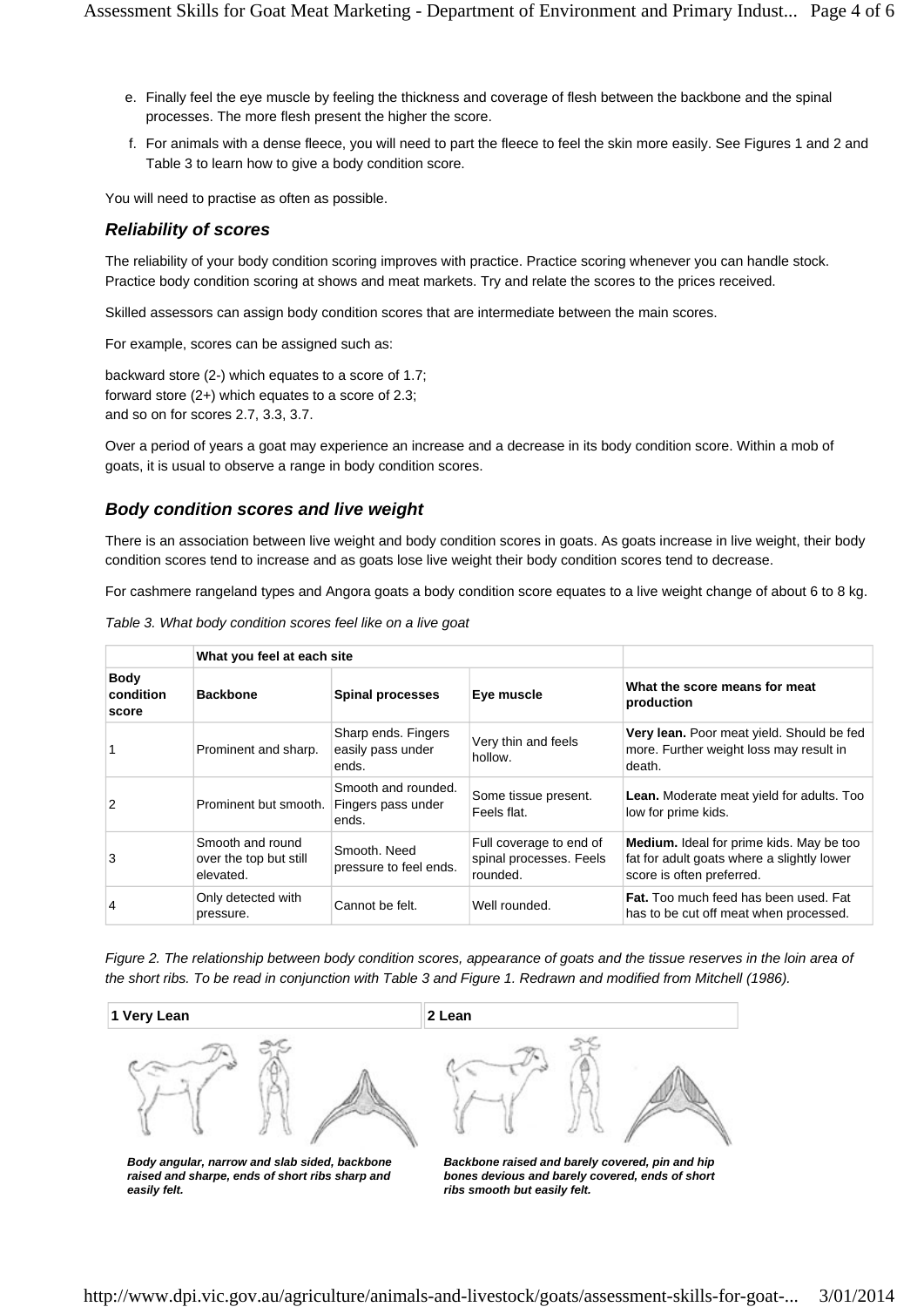

*Smooth rounded appearance, backbone can only just be felt, pin and hip bones smooth and rounded, ends of short ribs cannot be felt.*

# 4. Estimating age by mouthing Further reading

The age of goats is determined by dentition. This means that the number of adult teeth that have erupted in the lower jaw of a goat is used to describe age. If the exact age of goats is known then use it.

*Table 4. The determination of age by dentition*

*short ribs smooth but can still be felt, moderately* 

*rounded appearance.*

| Dentition (number of teeth erupted) Age (months) |            |
|--------------------------------------------------|------------|
| 0 permanent incisors                             | 0 up to 15 |
| 1st permanent mandibular molar                   | 3 to 5     |
| 2 permanent incisors                             | 13 to 21   |
| 4 permanent incisors                             | 18 to 24   |
| 6 permanent incisors                             | 22 to 32   |
| 8 permanent incisors                             | 27 or more |

#### Animal assessment and carcass and meat yield

Details on the relationships between live weight and body condition scoring with carcass development and meat yield are provided in the Agriculture Note on Meat and offal yields of goats.

# **Conclusion**

The marketing of goats that meet the specifications of the meat buyers is essential for goat meat producers.

Goat meat producers are strongly advised to improve their skills in live weight assessment, fat scoring and body condition scoring.

By applying your skills in assessing goats before marketing them, you will learn more about how to produce goats that meet market specifications.

Improving your assessment skills will let you talk the language of meat buyers.

Aus-Meat (2001). Goatmeat Language. (Woolloongabba: Queensland).

Australian Goat Notes (2001). Ed. A.J. Simmonds. 267 pp. (Australian Cashmere Growers Association: Kellyville, NSW). Orders C/- Box 380, Kellyville, 2155, \$53.90 plus postage. Phone 02 9629 2390. Also available from 0354 282 357.

Mitchell, T.D. (1986). Condition scoring goats. Agfact

A7.2.3. Agriculture New South Wales: Sydney. McGregor, B.A. (1983). Assessing the carcasses of goats using condition scores. Mohair Australia 13(1): 26-27.

McGregor, B.A. (1990). Boneless meat yields and prediction equations from carcass parameters of Australian cashmere goats. *Small Ruminant Research* 3: 465-73.